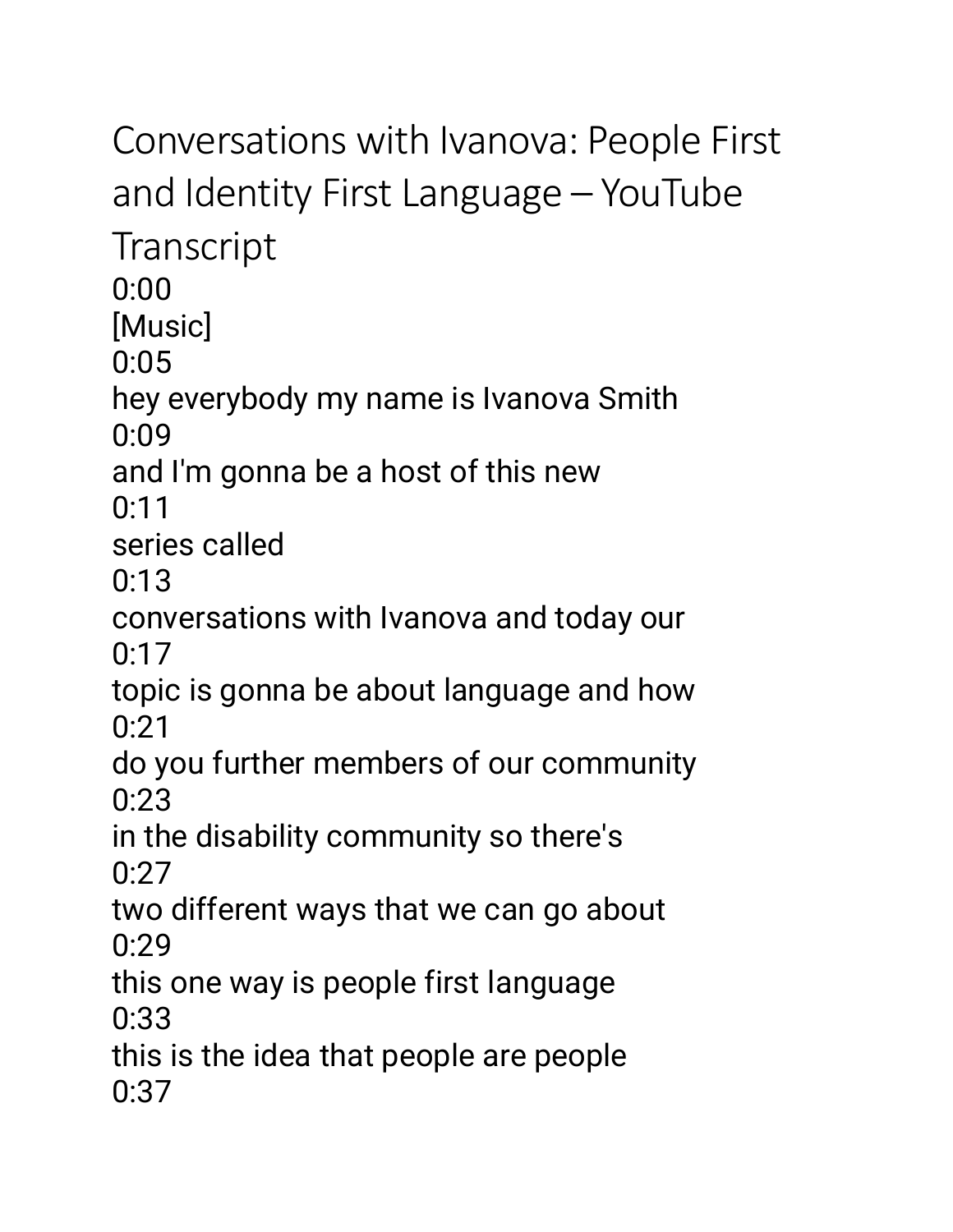first and they're disabilities a second 0:40

day this is a model of our organization 0:43

called people for us to Washington that 0:46

relieved that people with disabilities 0:48

are people first and that we just want 0:50

to live our lives and be seen as  $0:52$ 

everyday people and we don't really must 0:55

identify with our disabilities but it's 0:58

more just something that's a part of it 1:00

it's a separate from us that's there 1:03

then there's another mindset that is 1:09

identity first identity first it's the

1:13

idea that you can't really separate your 1:16

disability from yourself and that's okay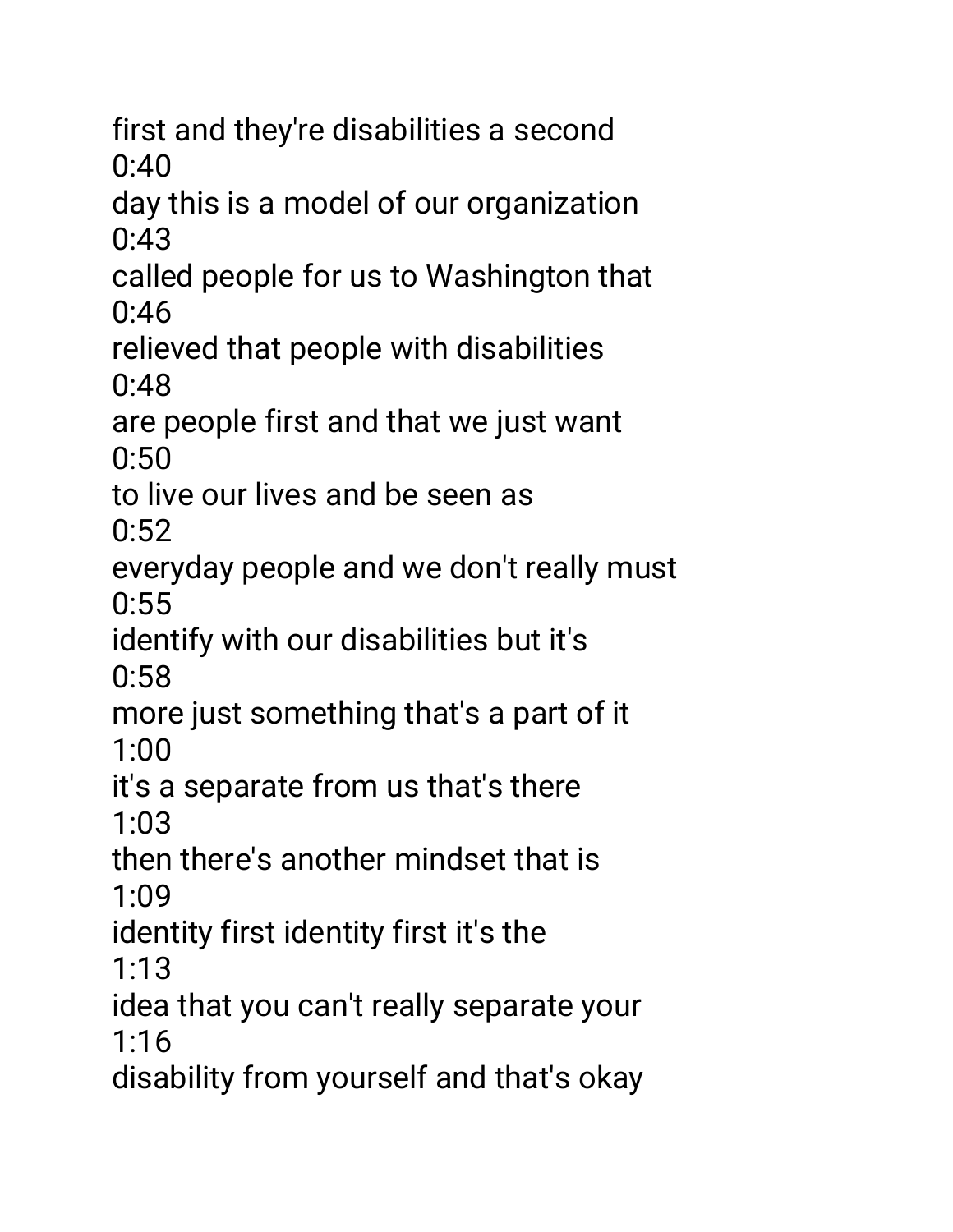1:19

to identify with your disability people 1:22

who use identity first language use 1:24

language like autistic

1:28

I'm not gistic person oh I have i'm CP 1:32

or i am disabled they don't have they 1:36

don't mind-- disability being used as 1:39

part of their identity and they find 1:41

that as important part of their identity 1:45

now both of these models there's some 1:47

people on both of these camps that are 1:51

really extreme and they only want 1:53

everyone to go one way but I say let's 1:58

be like the taco girl and say what about 2:01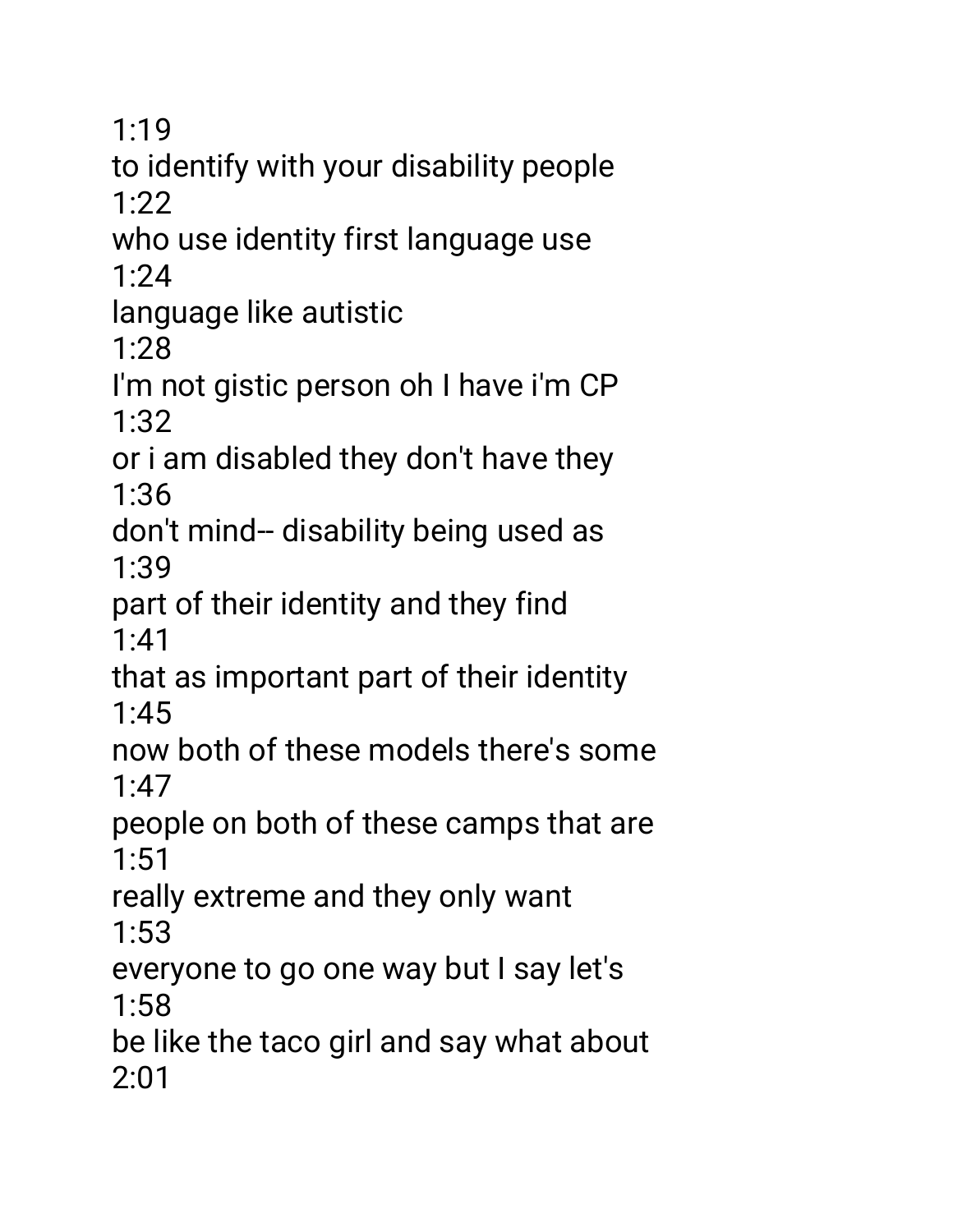both I think whatever a person wants to 2:05

identify that's the way that they want 2:08

to identify if a person wants to 2:09

identify with a disability and say yep  $2:12$ 

crowd autistic that's cool and it's a 2:15

puss it's like I don't want identify 2:17

brought to them at all

2:18

I'm pushing with autism then that's cool 2:23

too so just you know be respectful of 2:27

how people want to identify at if you're 2:29

not sure just ask us we don't mind we 2:33

don't bite if you ask as a question so 2:36

that just started for you to know thanks 2:39

for listening and hey if you have any